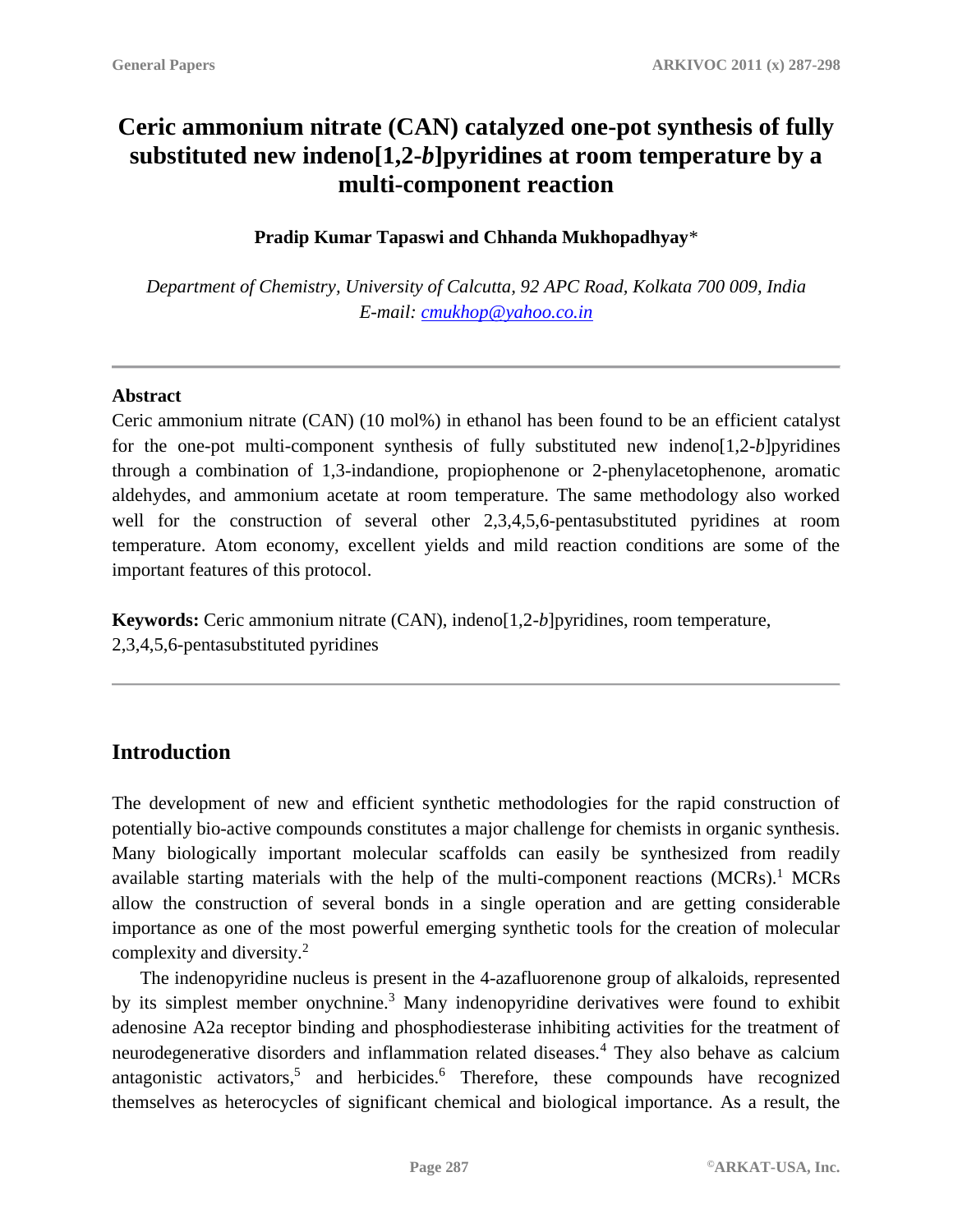ready and efficient synthesis of these molecules has attracted considerable attention from the synthetic organic community.

Several methods are available describing the synthesis of the 5*H*-indeno[1,2-*b*]pyridin-5 ones: reaction of the Knoevenegal products of several 1,3-indandiones and aromatic aldehydes with some substituted cyanoacetamide (or phenyl acetonitrile or ethyl phenylacetate and ammonium acetate),<sup>7</sup> oxidative thermal rearrangement of 2-indanone oxime  $O$ -allyl ethers,<sup>8</sup> direct cyclization of 2-aryl-3-methylpyridines to give 5*H*-indeno[1,2-*b*]pyridines followed by oxidation,<sup>9</sup> cyclization of 2-aryl-3-nicotinic acids by the use of polyphosphoric acid,<sup>9,10</sup> Pummerer reaction of imidosulfoxides,<sup>11</sup> Pd(0)-catalyzed cross-coupling reaction<sup>12</sup> between arylboronic acids and 2-halopyridines. Tu *et al.* developed the synthesis of substituted indeno[1,2-*b*]pyridines by the multi-component reaction of aldehydes, 1,3-indandione or 1 indenone and aromatic ketones in the presence of ammonium acetate under microwaveirradiation.<sup>13</sup> Most of these methodologies suffer from one or more serious drawbacks such as laborious and complex work-up and purification, strong basic and acidic conditions, multistep reactions and occurrence of side reactions, low yields, and the use of expensive reagents. In addition, most of the earlier-reported methodologies require elevated temperature created by either microwave-oven irradiation or heating the reaction mixture at high temperature. Very recently, we have reported the synthesis of several indeno[1,2-*b*]pyridine derivatives by the multi-component reaction of 1,3-indandione, aldehydes, 2-acetylthiophene or 2-acetylfluorene and ammonium acetate at room temperature using L-proline  $(15 \text{ mol})$  as catalyst.<sup>14</sup> However, in that case the 3-position of the pyridine ring system was unoccupied and still there is only one report in this regard.<sup>7</sup>

Recently, ceric ammonium nitrate (CAN) received considerable attention as an inexpensive, nontoxic and readily available catalyst for the construction of carbon-carbon and carbonheteroatom bonds,<sup>15</sup> due to its excellent solubility in water, cost-effectiveness, eco-friendly nature, easy handling, high reactivity and easy work-up procedures. In addition, CAN is able to catalyze various organic transformations not only based on its electron transfer capacity but also with its Lewis acidic property.<sup>16</sup> J. R. Pfister reported the oxidation of Hantzsch-type 1,4dihydropyridines using two equivalents of ceric ammonium nitrate  $(CAN)$ .<sup>17</sup> CAN has also been used as an active catalyst for the construction of substituted 6-alkoxy-2-methyl-1,4,5,6 tetrahydropyridines by a four-component reaction between primary aliphatic amines, *β*ketoesters or *β*-ketothioesters, *α,β*-unsaturated aldehydes and alcohols.<sup>18</sup> Menéndez *et al.* reported the synthesis of 1-allyl(propargyl)-6-allyl(propargyl)oxy-1,4,5,6-tetrahydropyridines by a CAN catalyzed multi-component reaction (MCR).<sup>19</sup> Excellent catalytic activity of CAN has also been manifested in the synthesis of 3-amino-4-aryl-4-hydroxypiperidines,  $20$ polyhydroquinoline derivatives,<sup>21</sup> and *N*- substituted decahydroacridine-1,8-dione derivatives.<sup>22</sup>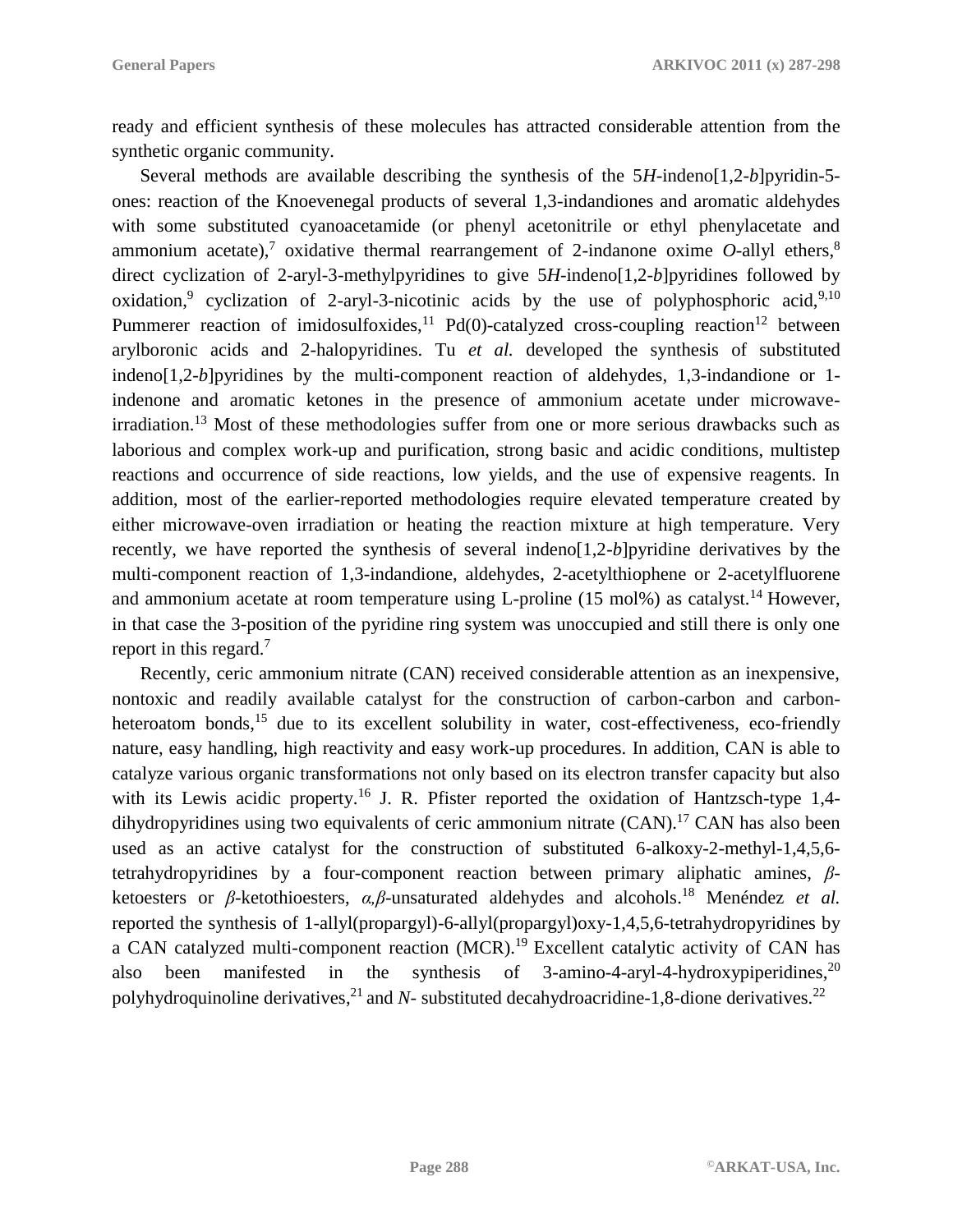## **Results and Discussions**

In continuation of our synthesis towards biologically important heterocycles,  $2<sup>3</sup>$  we report herein, a simple, mild and efficient synthesis of densely substituted indeno[1,2-*b*]pyridines by the multicomponent reaction of 1,3-indandione, aldehydes, propiophenone or 2-phenylacetophenone and ammonium acetate in excellent yields employing ceric ammonium nitrate (CAN) (10 mol%) as a catalyst at room temperature (25-30 °C)(Scheme 1).



**Scheme 1.** Synthesis of fully substituted indenopyridine at room temperature (25-30 °C).

Initially, we explored the four component reaction of 1,3-indandione (1 mmol), propiophenone (1 mmol), 4-nitrobenzaldehyde (1 mmol) and ammonium acetate (1.3 mmol). All these four components were first mixed and stirred at room temperature (25-30 °C) in ethanol (5 mL) which resulted in isolation of only 30% of the desired product. To enhance the yields and reduce the reaction time, several metal catalysts were examined. Using FeCl<sub>3</sub>.6H<sub>2</sub>O (15 mol%) as a catalyst, the reaction proceeded smoothly to afford the desired product in good yields (75%, Table 1, entry 3). On the other hand, InCl<sub>3</sub>, RuCl<sub>3</sub> and VO(acac)<sub>2</sub> gave intermediate yields (Table 1, entries 5-7). Surprisingly, using ceric ammonium nitrate (CAN) (10 mol%, Table 1, entry 9) as catalyst in ethanol best result both in terms of yields and reaction time was obtained. Ethanol (5 mL) proved to be a much better solvent in terms of yields than all the other tested solvents including  $CH_2Cl_2$ , THF, MeCN and even  $H_2O$  (Table 1, entries 10-13) which afforded the desired products in moderate yields. Therefore, the optimized conditions for the indeno[1,2 *b*]pyridines synthesis consist of the combination of 1,3-indandione (1 mmol), propiophenone (1 mmol), benzaldehydes (1 mmol), ammonium acetate (1.3 mmol), ceric ammonium nitrate (CAN) (10 mol%) and EtOH (5 mL) at room temperature (25-30 °C) (Table 1, entry 9).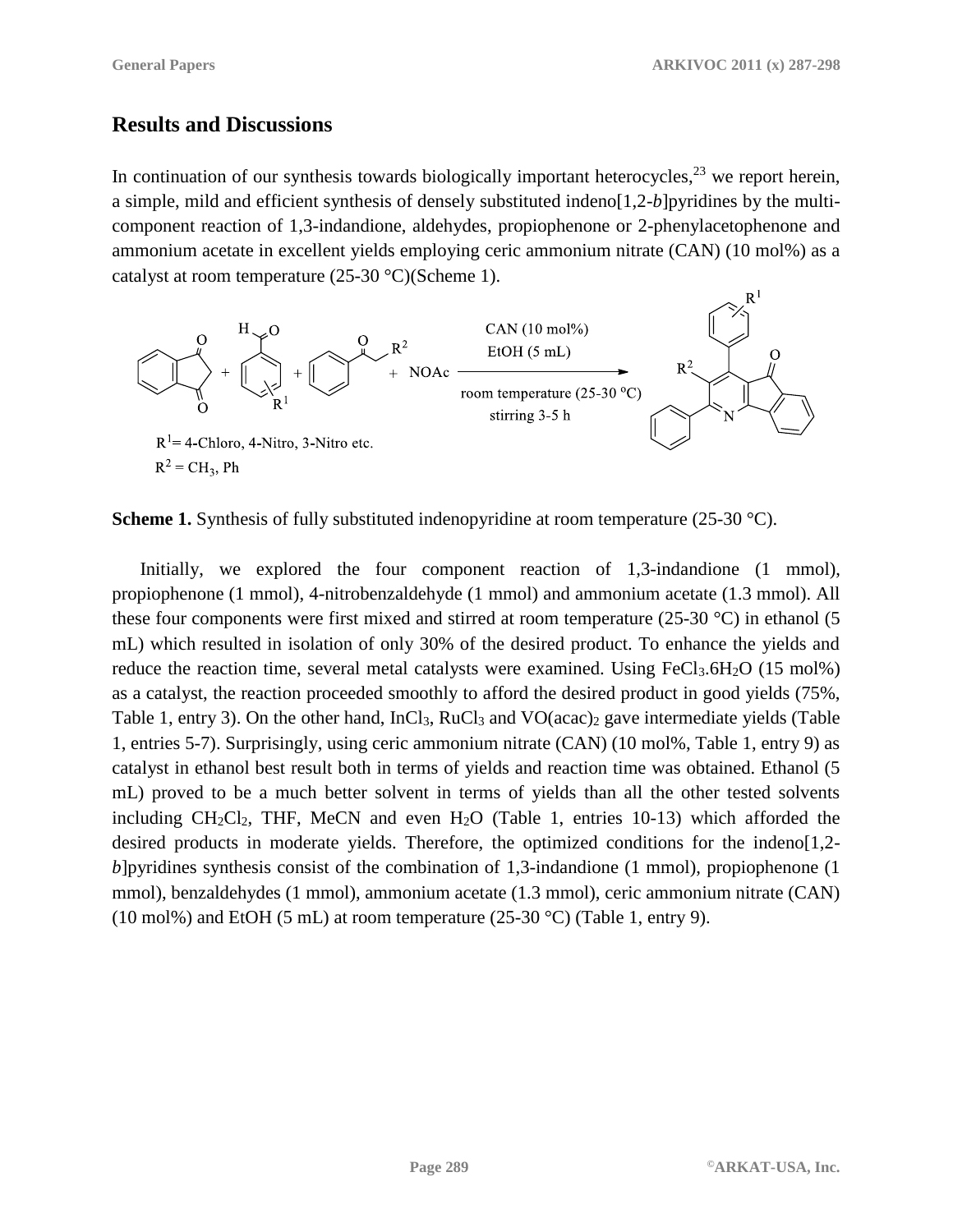| Entry          | Catalyst (mol%)                           | Solvents<br>(mL)    | Time (h) | Yields $(\%)$ |
|----------------|-------------------------------------------|---------------------|----------|---------------|
|                |                                           | EtOH(5)             | 24       | 30            |
| $\overline{2}$ | FeCl <sub>3</sub> , 6H <sub>2</sub> O(10) | EtOH(5)             | 12       | 70            |
| 3              | $FeCl3, 6H2O (15)$                        | EtOH(5)             | 12       | 75            |
| 4              | $FeCl3, 6H2O (20)$                        | EtOH(5)             | 12       | 75            |
| 5              | InCl <sub>3</sub> (15)                    | EtOH(5)             | 12       | 65            |
| 6              | RuCl <sub>3</sub> (15)                    | EtOH(5)             | 14       | 48            |
| 7              | VO (acac) <sub>2</sub> (15)               | EtOH(5)             | 15       | 45            |
| 8              | $(NH_4)_2Ce(NO_3)_6(15)$                  | EtOH(5)             | 4.5      | 94            |
| 9              | $(NH_4)_2Ce(NO_3)_6(10)$                  | EtOH(5)             | 4.5      | 94            |
| 10             | $(NH_4)_2Ce(NO_3)_6(10)$                  | $CH_2Cl_2(5)$       | 5        | 52            |
| 11             | $(NH_4)_2Ce(NO_3)_6(10)$                  | THF $(5)$           | 5        | 45            |
| 12             | $(NH_4)_2Ce(NO_3)_6(10)$                  | MeCN(5)             | 5        | 65            |
| 13             | $(NH_4)_2Ce(NO_3)_6(10)$                  | H <sub>2</sub> O(5) | 24       | 20            |

**Table 1.** Synthesis of densely substituted indenopyridine at room temperature (25-30 °C)

Once the optimized condition for the indeno[1,2-*b*]pyridines synthesis was achieved, several aromatic aldehydes possessing both electron donating and electron withdrawing groups were tested (Table 2) under the same reaction condition which revealed that the reaction gave higher yields of indeno[1,2-*b*]pyridines when the aromatic aldehydes bear an electron-withdrawing substituents probably because the Michael addition is easier. The reaction was also examined with 2-phenylacetophenone in place of propiophenone in very good yields of the products (Table 2, entries 7-11).

|  | <b>Table 2.</b> Synthesis of densely substituted indenopyridine at room temperature (25-30 $^{\circ}$ C) |  |
|--|----------------------------------------------------------------------------------------------------------|--|
|--|----------------------------------------------------------------------------------------------------------|--|

| Entry | Products | Time (h) | Yields (%)<br>(isolated) |
|-------|----------|----------|--------------------------|
| 1     | $H_3C$ . | 3.0      | 85                       |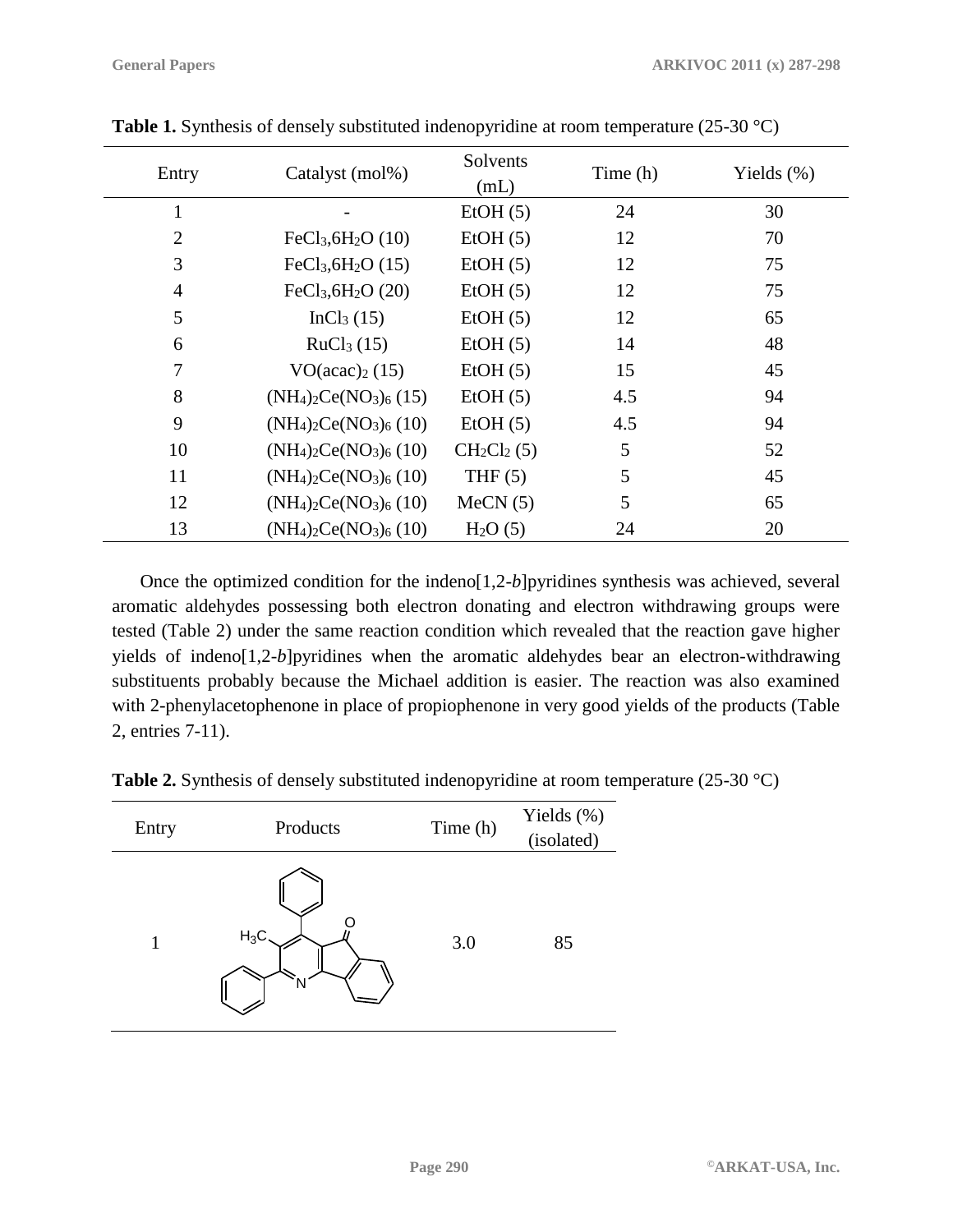#### **Table 2.** Continued

| Entry          | Products                                      | Time (h) | Yields (%)<br>(isolated) |
|----------------|-----------------------------------------------|----------|--------------------------|
| $\overline{c}$ | Ċl<br>$\overline{O}$<br>$H_3C$<br>N           | $3.0\,$  | 86                       |
| 3              | Br<br>$\overline{O}$<br>$H_3C$<br>Ń           | 3.0      | 85                       |
| $\overline{4}$ | NO <sub>2</sub><br>0<br>ll<br>$H_3C$<br>Ń     | 4.5      | 94                       |
| 5              | NO <sub>2</sub><br>o<br>W<br>$H_3C$<br>.<br>N | $4.0\,$  | 93                       |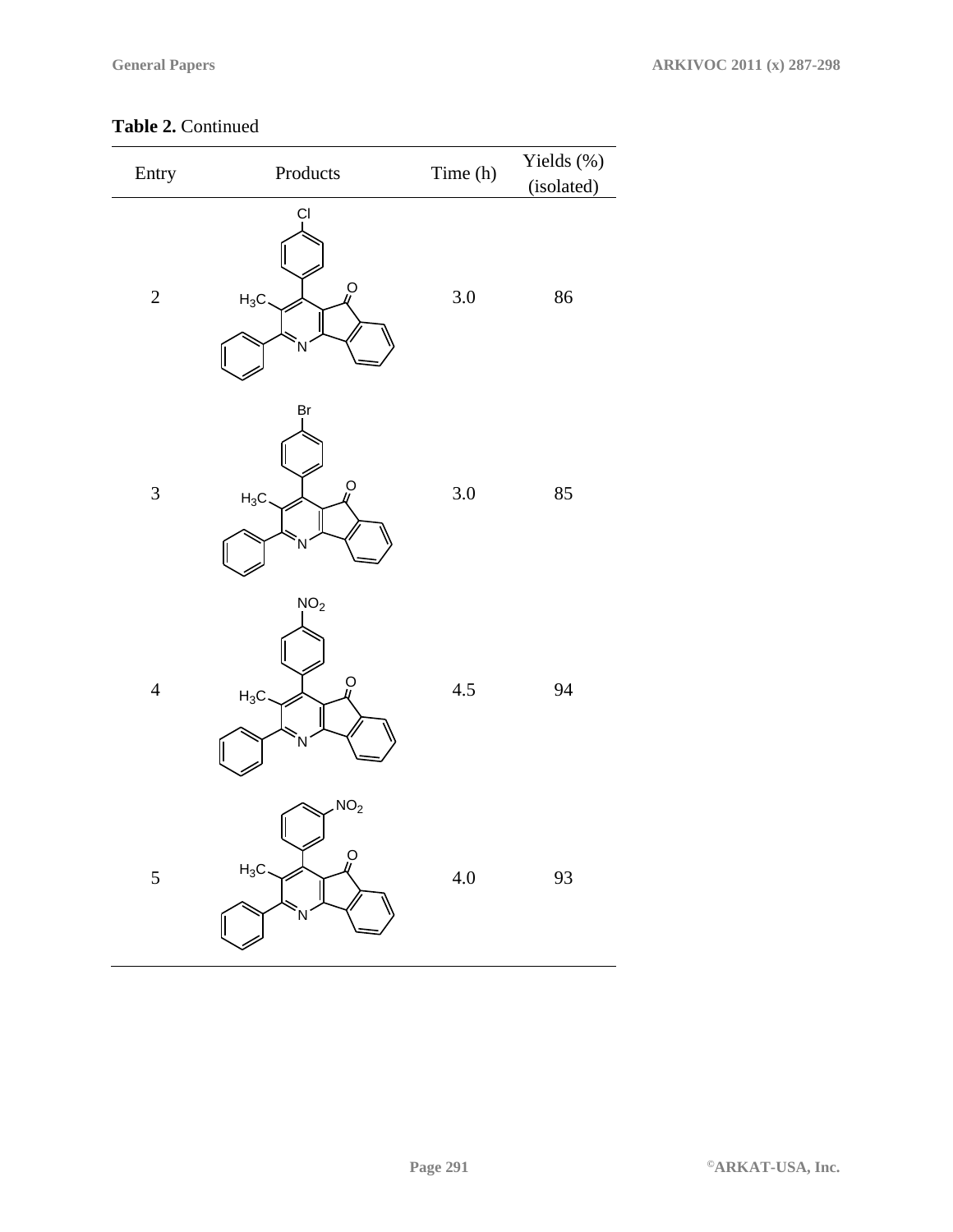#### **Table 2.** Continued

| Entry            | Products                                | Time (h) | Yields (%)<br>(isolated) |
|------------------|-----------------------------------------|----------|--------------------------|
| $\boldsymbol{6}$ | N<br>$\mathcal{Q}$<br>$H_3C$<br>N       | $5.0\,$  | 84                       |
| $\overline{7}$   | OCH <sub>3</sub><br>$\overline{O}$<br>N | $4.0\,$  | $87\,$                   |
| $\boldsymbol{8}$ | QН<br>o<br>W<br>N                       | 4.5      | 89                       |
| 9                | ÇN<br>O<br>4<br>N                       | $4.5\,$  | 92                       |
| 10               | NO <sub>2</sub><br>$\Omega$<br>N        | 4.5      | 94                       |

**Page 292 ©ARKAT-USA, Inc.**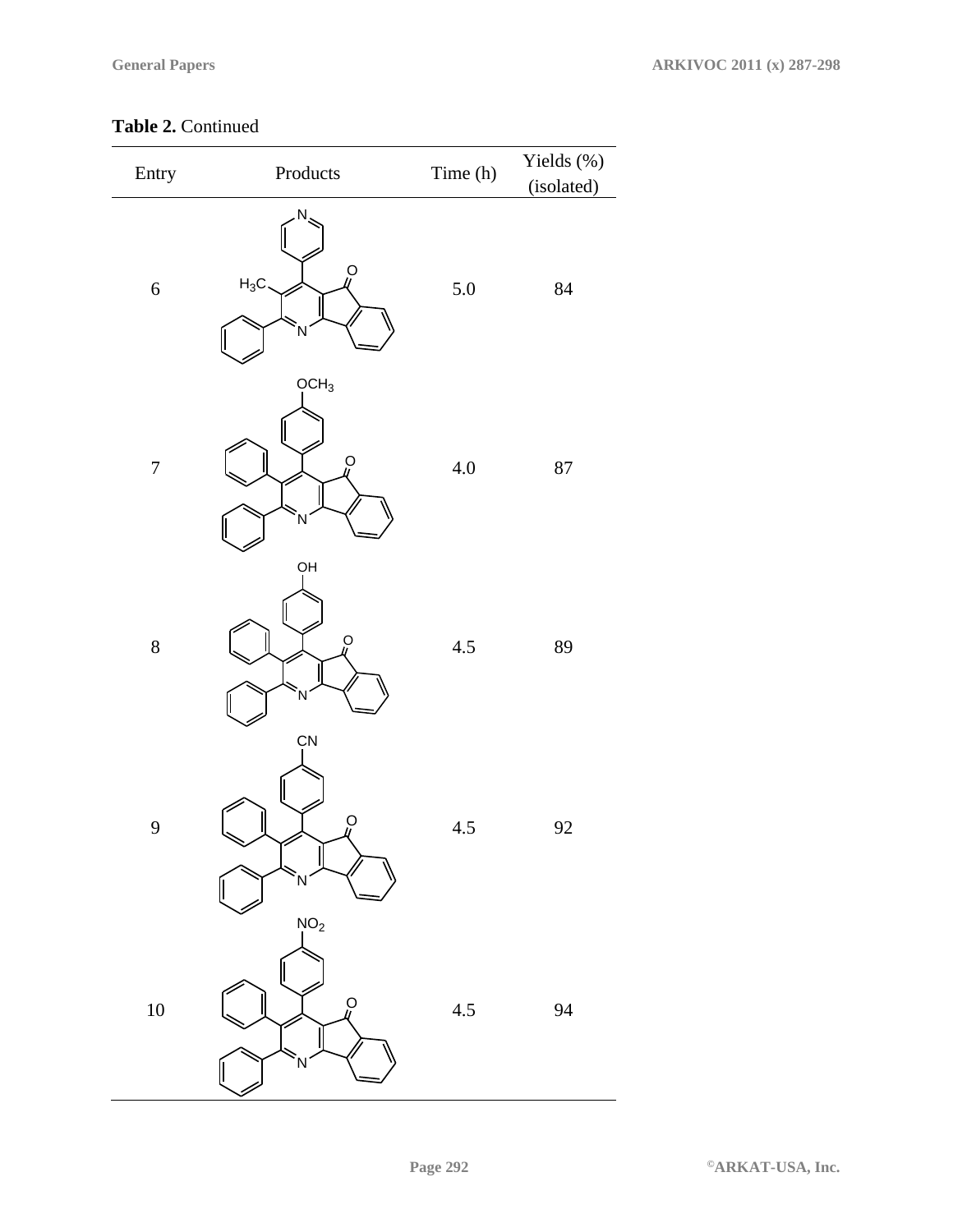In all cases, the crude products obtained by extracting the reaction mixture with ethyl acetate (EtOAc) were purified by crystallization from hot ethanol. All the final products were characterized by IR,  ${}^{1}H$  NMR and elemental analyses. The structure of one of the products (Table 2, entry 10) has been confirmed by X-ray crystal structure analysis of its single crystal and is shown below in Figure 1.



Figure 1. ORTEP diagram of a single crystal of 2,3-Diphenyl-4-(4-nitrophenyl)-indeno[1,2*b*]pyridin-5-one (Table 2, entry 10) showing the crystallographic numbering (CCDC 811809).

A probable mechanism for ceric ammonium nitrate (CAN) catalysed synthesis of indeno[1,2 *b*]pyridines has been proposed (Scheme 2) in which the reaction proceeds through the activation of aldehydic carbonyl oxygen by ceric ammonium nitrate (CAN) by virtue of its inherent Bronsted acidity which makes it capable of bonding with the carbonyl oxygen increasing the reactivity of the parent aldehyde carbonyl and subsequent condensation with 1,3-indandione to form the enedione intermediate [B]. Intermediate [B] then condenses with the condensation product [A] of amine and ketones to form the intermediate [C] which on cyclization gives the dihydropyridines [D]. Dihydropyridine on subsequent oxidation produces the final product.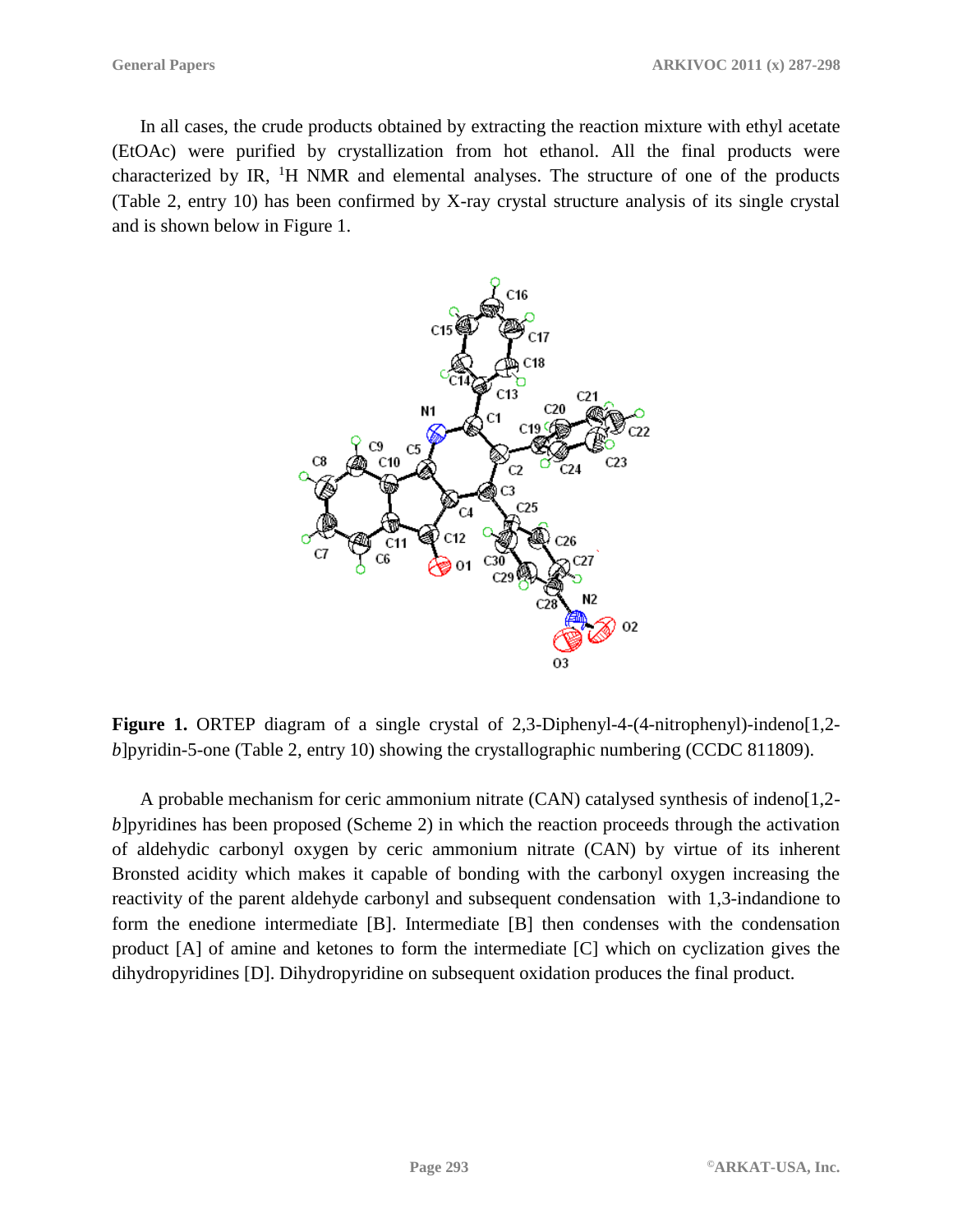

**Scheme 2.** Probable mechanism for the ceric ammonium nitrate (CAN) catalyzed indeno[1,2*b*]pyridines synthesis.

In order to establish the scope of this catalytic transformation, the same reaction conditions were applied for the synthesis of 2,3,4,5,6-pentasubstituted pyridines via one-pot threecomponent condensation of aromatic aldehydes (1 mmol), ammonium acetate (1.3 mmol), acetophenone derivatives (2 mmol) as depicted in Scheme 3 and as expected excellent yields were obtained in all cases.



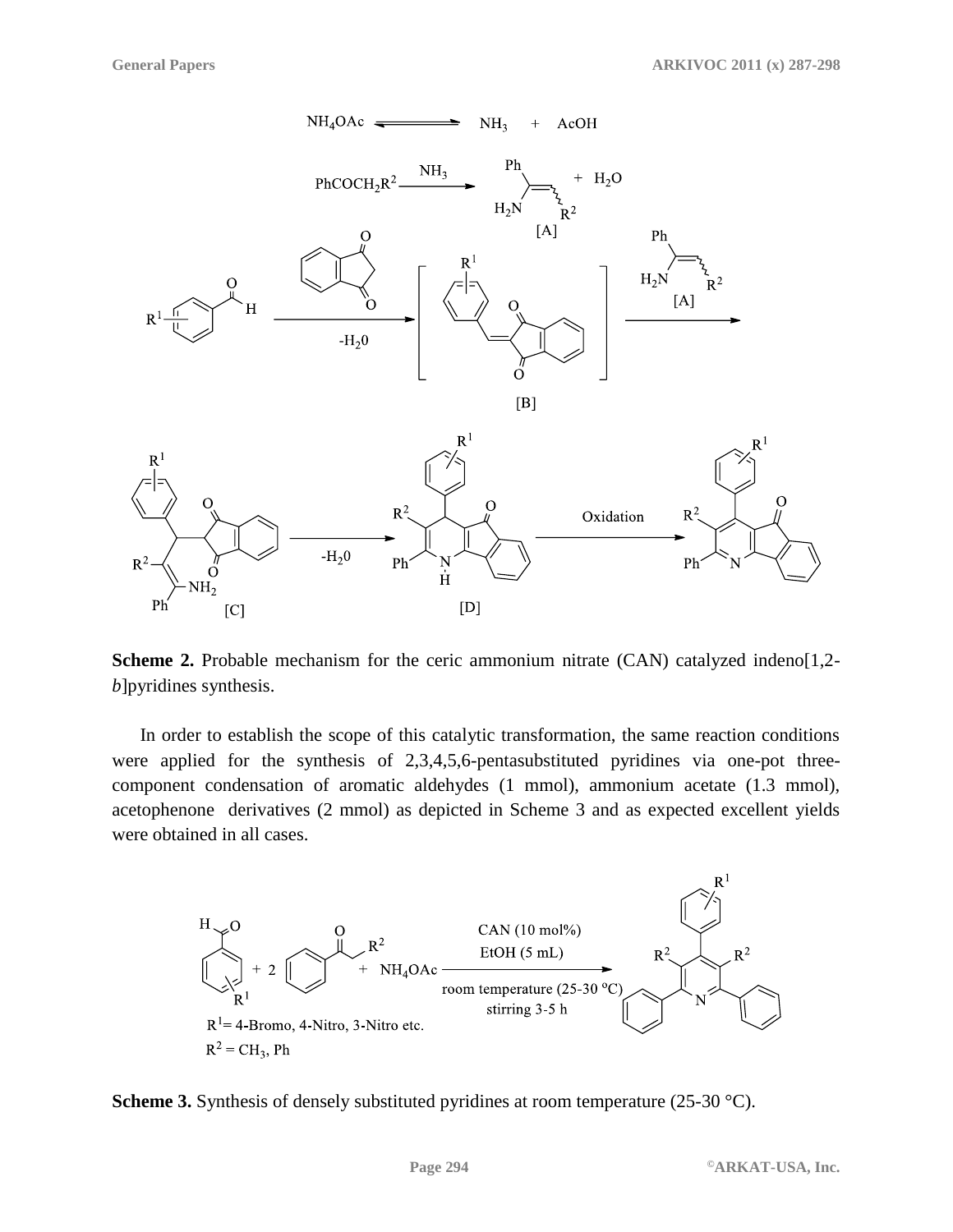| Entry          | $\label{p:p:1} {\hbox{Products}}$        | Time (h) | Yields(%)<br>(isolated) | ${\bf References}$       |
|----------------|------------------------------------------|----------|-------------------------|--------------------------|
| $\,1$          | CH <sub>3</sub><br>$H_3C$<br>N           | 3.0      | $88\,$                  | $24\,$                   |
| $\overline{c}$ | Br<br>CH <sub>3</sub><br>$H_3C$<br>$N^2$ | 3.5      | $90\,$                  |                          |
| $\overline{3}$ | Вr<br>'N                                 | $4.0\,$  | $88\,$                  | $25\,$                   |
| $\overline{4}$ | NO <sub>2</sub>                          | $5.0\,$  | 92                      | 25                       |
| 5              | NO <sub>2</sub><br>N                     | $4.5\,$  | 92                      | $\overline{\phantom{a}}$ |

| <b>Table 3.</b> Synthesis of densely substituted pyridines at room temperature $(25-30 \degree C)$ |  |
|----------------------------------------------------------------------------------------------------|--|
|                                                                                                    |  |

**Page 295 ©ARKAT-USA, Inc.**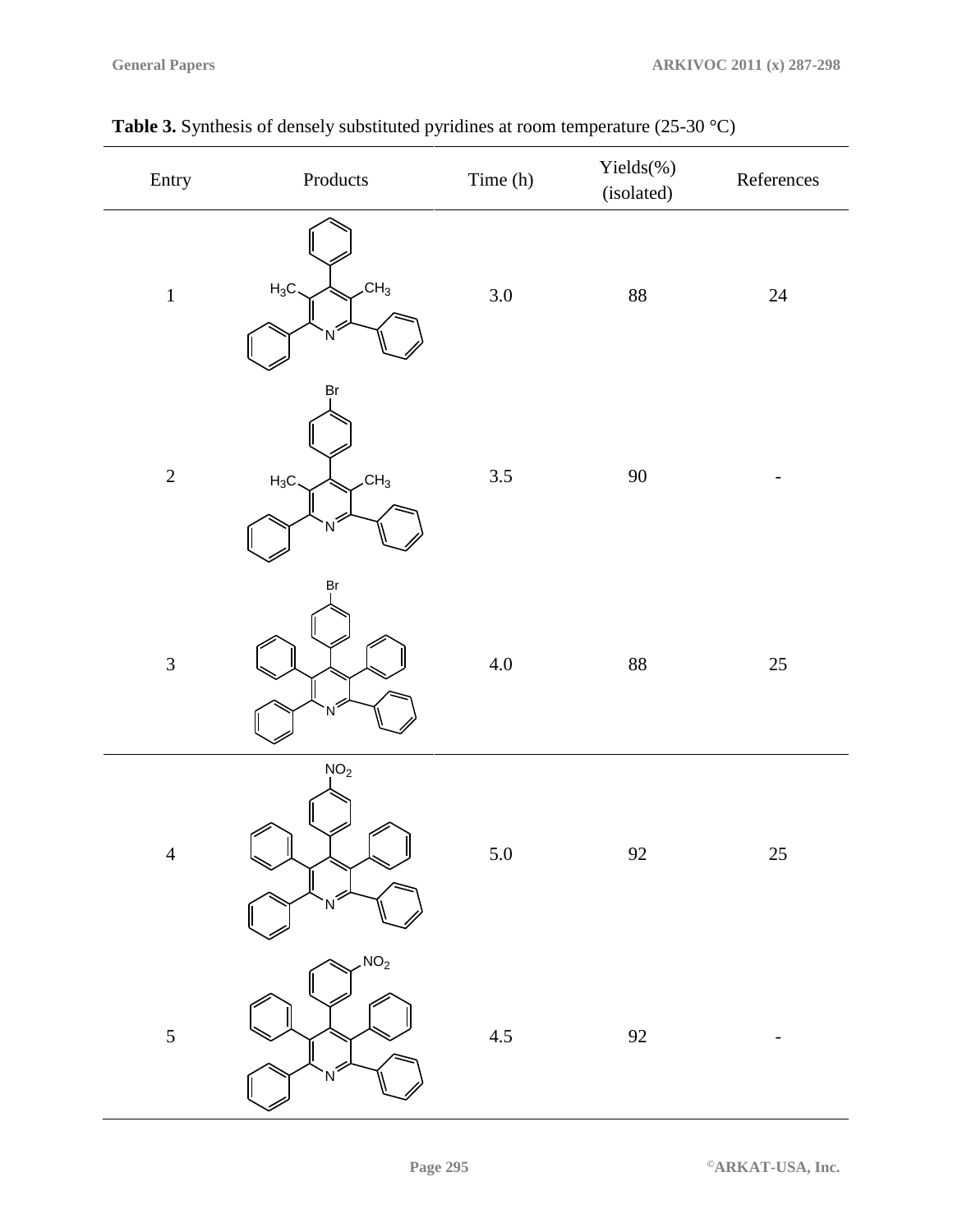#### **General experimental procedure for indenopyridine formation**

In a 10 mL round-bottomed flask, aldehyde (1 mmol), 1,3-indandione (1 mmol), propiophenone or 2-phenylacetophenone (1 mmol) and ammonium acetate (1.3 mmol) were stirred in presence of 10 mol% of Ceric ammonium nitrate (CAN) in ethanol (5 mL) at room temperature for the stipulated time (Table 2). The progress of the reaction was monitored by TLC. After completion of the reaction, the reaction mixture was diluted with water (10 mL) and extracted with ethyl acetate ( $3x10$  mL). The organic layer was dried over anhydrous  $Na<sub>2</sub>SO<sub>4</sub>$ , concentrated and recrystallised from hot ethanol to afford pure product. In case of the 2,3,4,5,6-pentasubstituted pyridines (Scheme 3, Table 3), same procedure was followed except taking 2 mmol of either propiophenone or 2-phenylacetophenone. The IR,  ${}^{1}H$  NMR and  ${}^{13}C$  NMR data of three representative compounds are given below. The spectral data for all the other new compounds are given in the Supplementary Section.

**3-Methyl-4-(4-nitrophenyl)-2-phenyl-indeno[1,2-***b***]pyridin-5-one (Table 2, entry 4).** Yellow solid, mp 248-250 °C (EtOH); UV  $[\lambda_{max} (CH_2Cl_2)] = 381.9$  nm ( $\varepsilon = 1690$ ); IR (KBr): 3071, 1715, 1561, 1518 and 1346 cm<sup>-1</sup>. <sup>1</sup>H NMR (300 MHz, CDCl<sub>3</sub>) δ: 8.38 (d, *J* = 8.4 Hz, 2H), 7.92 (d, *J* = 7.2 Hz, 1H), 7.73-7.42 (m, 9H), 7.40 (t, *J* = 7.5 Hz, 1H), 2.07 (s, 3H). <sup>13</sup>C NMR (75 MHz, CDCl3) δ: 191.0, 163.8, 162.3, 147.9, 146.9, 142.7, 141.9, 139.9, 135.3, 135.0, 131.0, 129.5, 129.1, 129.0, 128.9, 128.5, 123.9, 123.7, 123.4, 121.3, 17.6; Anal. Calcd. for C<sub>25</sub>H<sub>16</sub>N<sub>2</sub>O<sub>3</sub>; C: 76.52, H: 4.11, N: 7.14%. Found: C: 76.39, H: 4.21, N: 7.17%.

**2,3-Diphenyl-4-(4-nitrophenyl)-indeno[1,2-***b***]pyridin-5-one (Table 2, entry 10).** Yellow crystalline solid, mp 190-192 °C (EtOH); UV  $[\lambda_{max}$  (CH<sub>2</sub>Cl<sub>2</sub>)] = 385.5 nm ( $\varepsilon$  = 1687); IR (KBr): 3046, 1714, 1587, 1456, 1176 and 786 cm<sup>-1</sup>. <sup>1</sup>H NMR (300 MHz, CDCl<sub>3</sub>)  $\delta$ : 8.10 (d, *J* = 8.7 Hz, 2H), 8.02 (d, *J* = 7.2 Hz, 1H), 7.65 (br. t, *J* = 7.8 Hz, 2H), 7.46 (t, *J* = 7.5 Hz, 1H), 7.42-7.35 (m, 2H), 7.32-7.19 (m, 5H), 7.14-7.00 (m, 3H), 6.38 (d, *J* = 7.1 Hz, 2H); <sup>13</sup>C NMR (75 MHz, CDCl3) δ: 190.8, 164.3, 162.6, 147.3, 146.0, 142.6, 141.2, 139.7, 136.1, 135.3, 134.8, 131.2, 131.1, 130.5, 130.0, 128.5, 128.1, 127.8, 127.4, 123.9, 123.0, 122.7, 121.3; Anal. Calcd. for  $C_{30}H_{18}N_2O_3$ ; C: 79.28, H: 3.99, N: 6.16%. Found: C: 79.19, H: 4.06, N: 6.18%.

**4-(4-Bromophenyl)-3,5-dimethyl-2,6-diphenylpyridine** (Table 3, entry 2). Pale yellow solid, mp 228-230 °C (EtOH); IR (KBr): 3043, 2989, 1547, 1123 and 750 cm<sup>-1</sup>. <sup>1</sup>H NMR (300 MHz, CDCl3) δ: 7.64 (d, *J* = 8.3 Hz, 2H), 7.56 (dd, *J* = 7.6 and 1.4 Hz, 4H), 7.42 (t, *J* = 7.2 Hz, 4H), 7.36 (dd, *J* = 7.6 and 1.4 Hz, 2H), 7.11 (d, *J* = 8.3 Hz, 2H), 2.01 (s, 6H). <sup>13</sup>C NMR (75 MHz, CDCl3) δ: 156.3, 150.5, 141.2, 138.7, 132.2, 130.1, 129.4, 128.1, 127.7, 127.2, 121.6, 18.2; Anal. Calcd. for C25H20BrN; C: 72.47, H: 4.87, N: 3.38%. Found: C: 72.36, H: 4.94, N: 3.42%.

# **Conclusions**

In conclusion, a novel, facile, one-pot, multicomponent methodology for the synthesis of new indeno[1,2-*b*]pyridines, a privileged medicinal scaffold catalyzed by 10 mol% of ceric ammonium nitrate (CAN) has been developed in high yield at room temperature (25-30 °C). The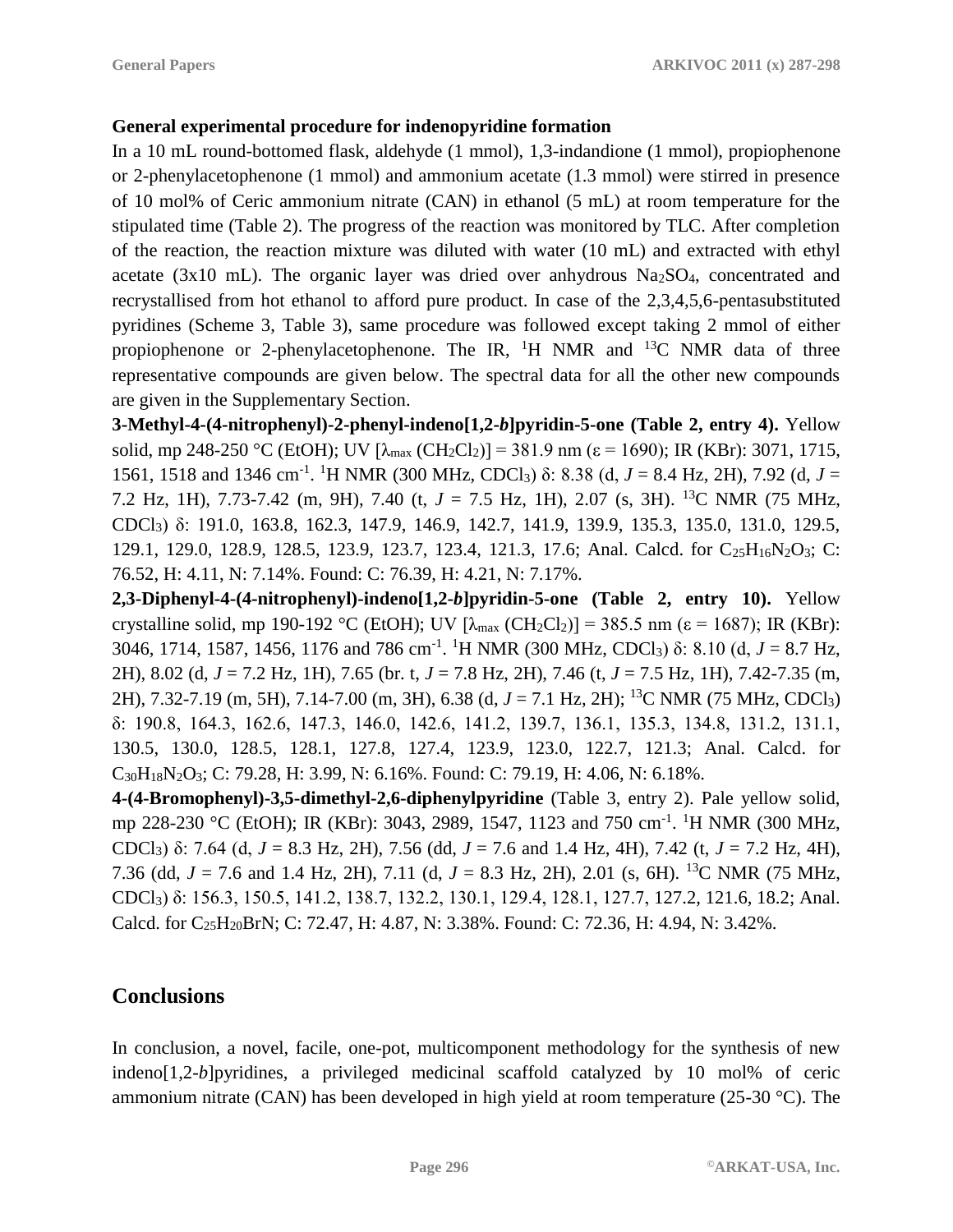same protocol was also been extended for the rapid construction several 2,3,4,5,6 pentasubstituted pyridines at room temperature (25-30 °C). The methodology offers several advantages including mild reaction conditions, easy work-up, clean reaction profile, shorter reaction time, and wide range of substrate applicability that make it a useful and attractive process for the synthesis of substituted pyridine derivatives.

### **Acknowledgements**

One of the authors (PKT) thanks the University Grants Commission, New Delhi for his fellowship (SRF). We also thank the CAS Instrumentation Facility, Department of Chemistry, University of Calcutta for spectral data. We also acknowledge grant received from UGC funded Major project, F. No. 37-398 / 2009 (SR) dated 11-01-2010.

## **References and Notes**

- 1. (a) Dömling, A.; Ugi, I. *Angew. Chem., Int. Ed.* **2000**, *39*, 3168. (b) Dömling, A. *Chem. Rev.*  **2006**, *106*, 17. (c) Zhu, J.; Bienaymé, H. *Eds. Multicomponent Reactions*; Wiley-VCH: Weinheim, 2005. (d) Armstrong, R. W.; Combs, A. P.; Tempest, P. A.; Brown, S. D.; Keating, T. A. *Acc. Chem. Res.* **1996**, *19*, 123.
- 2. (a) Schreiber, S. L. *Science* **2000**, *287*, 1964. (b) Burke, M. D.; Schreiber, S. L. *Angew. Chem., Int. Ed.* **2004**, *43*, 46.
- 3. Zhang, J.; El-Shabrawy, A.-R. O.; El-Shanawany, M. A.; Schiff, P. L.; Slatkin, D. J. *J. Nat. Prod.* **1987**, *50*, 800.
- 4. (a) Heintzelman, G. R.; Averill, K. M.; Dodd, J. H.; Demarest, K. T.; Tang, Y.; Jackson, P. F. PCT Int. Appl. WO 2003088963, 2003. (b) Heintzelman, G. R.; Averill, K. M.; Dodd, J. H.; Demarest, K. T.; Tang, Y.; Jackson, P. F. U.S. Pat. Appl. Publ. US 2004082578, 2004.
- 5. Safak, C.; Simsek, R.; Altas, Y.; Boydag, S.; Erol, K. *Boll. Chim. Farm*. **1997**, *136*, 665.
- 6. Rentzea, C.; Meyer, N.; Kast, J.; Plath, P.; Koenig, H.; Harreus, Al.; Kardorff, U.; Gerber, M.; Walter, H. Ger. Offen DE 4301426, 1994.
- 7. Moustafa, A. H.; El-Abbady, S. A.; Gado, S. H.; El-Borai, M. A. *Pharmazie* **1983**, *38*, 221.
- 8. (a) Tadic, D.; Cassels, B. K.; Cave, A.; Goulart, M. P. F.; de Oliveira, A. B. *Phytochemistry*  **1987**, *26*, 1551. (b) Prostakov, N. S.; Vasil'ev, G. A.; Zvolinskii, V. P.; Varlamov, A. V.; Savina, A. A.; Sorokin, O. I.; Lopatina, N. D. *Chem. Heterocycl. Compd. (Engl. Transl.)* **1975**, 971.
- 9. Prostakov, N. S.; Soldatenkov, A. T.; Radzhan, P. K.; Fedorov, V. O.; Fomichev, A. A.; Rezakov, V. A. *Chem. Heterocycl. Compd. (Engl. Transl.)* **1982**, 390.
- 10. Zhang, J.; el-Shabrawy, O.; el-Shabrawy, M. A.; Schiff, P. L., Jr.; Slatkin, D. J. *J. Nat. Prod*. **1987**, *50*, 800.